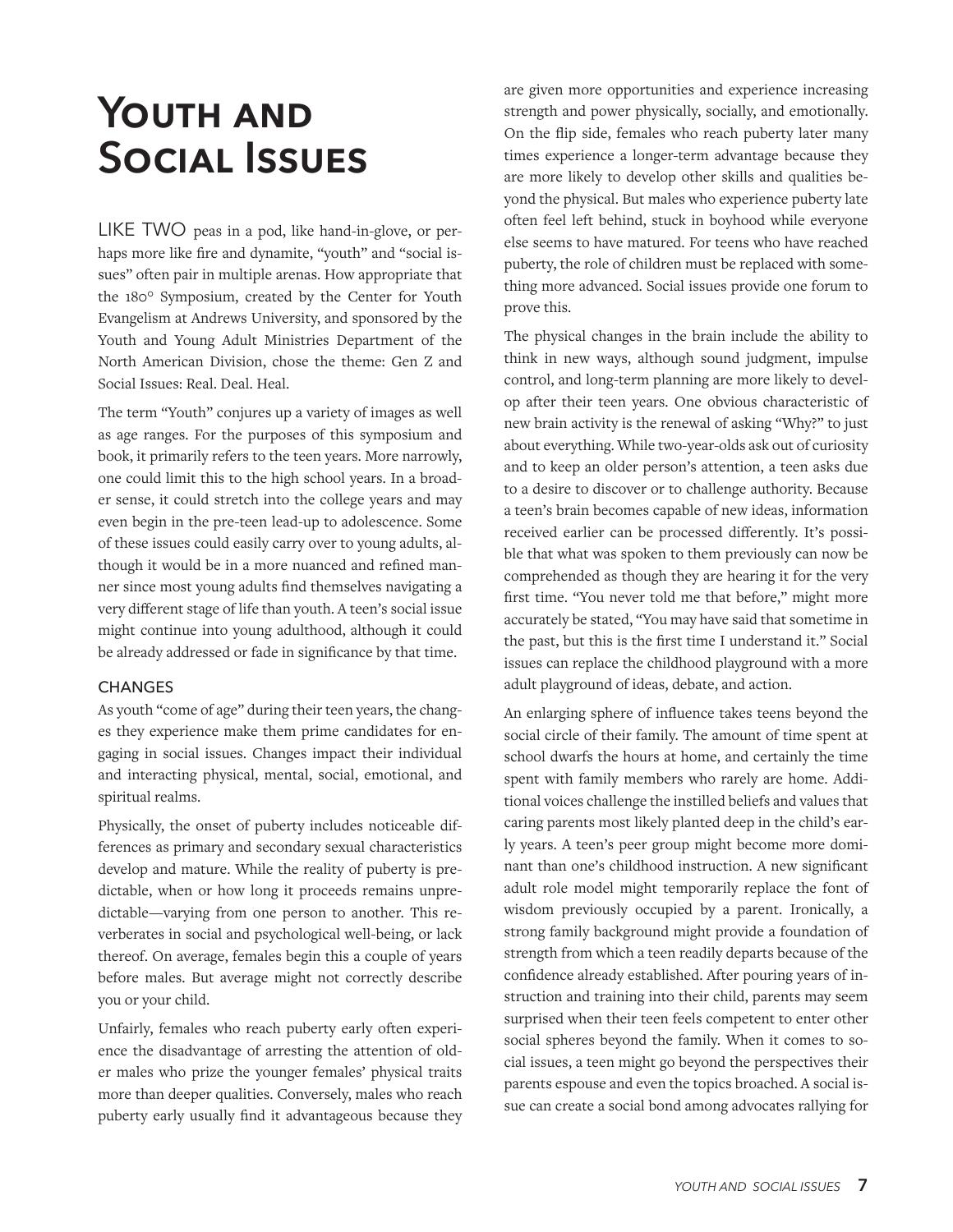their particular cause, which can lead to increased participation and engaging together in other parts of life as well.

The emotional upheaval commonplace among teens stems from radical as well as subtle changes. The capacity of experiencing new emotions and increased intensity turbocharges interactions as well as isolation. Infatuation, life-or-death potency, and varying time periods for emotions enable teens to jump on board as well as jump ship for any given cause. What's hot today may be forgotten, forbidden, or forced aside by tomorrow's social issue. But the emotional fuel might also drive increased engagement and risk for a social issue that strikes a responsive chord.

Teens who grew up on a steady diet of Bible stories and reinforced niceties might set that aside when the radical call of prophets and discipleship gets unpacked in new ways. The familiar story of the death of Jesus might now expose the religious leaders' move to eradicate Christ (John 11:47-50). This could raise questions about the religious establishment today. Elijah's Mount Carmel showdown included a duel of the gods, but also Elijah's massacre of Baal's 450 prophets (2 Kgs 18:22, 40). The stories in the book of Acts inspire young people, but the exploits of the new church came against the established religion of the day. Adults expect teens to maintain the status quo, but the Old Testament prophets repeatedly upset the status quo of their day. Adults might admire the Apostle Paul, but he created riots almost everywhere he went. If teens begin to engage in like manner, would that demonstrate spiritual growth or spiritual decline? If Christ's disciples most likely were in their teens when Jesus called them, why are so many churches today run by old people? If the church isn't a place to discuss social issues, then teens are likely to leave and go to places where they can.

#### HERE WE GO AGAIN

Parents can easily be taken by surprise when their teens embrace a social issue. Reminiscing on their own adolescence from bygone years, some are lulled into thinking, "I've done this before, and I was pretty good at presenting my perspective." The surprise comes when parents might find themselves on the opposite side of the table from where they were in their own teen years. The parents have become part of "the establishment" rather than challenging the establishment.

The more teens have engaged in dialogues on social issues and become familiar with them, the more adept they are at pushing for change. While adults might recall an organized movement from yesteryear, today's connected

young people can form a flash mob in minutes and join forces with valuable assets immediately through their phone/device. All of this can take some adults, especially parents, by surprise.

Youth leaders might be up to speed on dealing with youth issues. In fact sometimes it's the youth leaders who activate the teens' involvement in social issues. This could create an adversarial relationship between parents and their teens, with the youth leaders tipping the scale for the teens to take the upper hand against their parents. This might feed a teen's drive for identity and independence. It might lead the youth leader to feel spiritually triumphant. But it can also disenfranchise the parents. It would be far better to work together, drawing in parents to the teen and youth leader and the social action cause. It would be a waste of energy and influence to make parents the cause rather than the social issue itself. Parents who choose not to engage with the same passion as their teen can still be aware and knowledgeable on the topic. Keeping them in the loop is far better than keeping them out of that loop.

## WHOSE SIDE ARE YOU ON?

Social issues might pit certain people with others, even if the issue isn't the people themselves. Those who identify with a cause sometimes fuse themselves to the cause and make it very personal. It could be very personal, such as if a close friend or relative was recently shot and killed by the police, or if that person is part of the police force. When things escalate, nuances and varying shades disappear and everything seems to come down to a dualistic choice: Are you for it or against it? Your response could yield immediate friends and enemies.

On the other hand, you might find yourself side-by-side with people you might not have thought you'd ever share commonality. But for this particular social issue, you do think alike, and so you work together in ways you never have previously. Surprise! And then you might be surprised when you find yourselves on opposite sides when it comes to a different social issue. Politicians live in this type of scenario all the time.

When Jesus warned the crowds about following religious traditions that actually run contrary to Scripture, his disciples came to him and provided what they considered to be helpful feedback. "Do you realize you offended the Pharisees by what you just said?" (Matt 15:12 NLT). Christ's response, no doubt, shocked them. "Ignore them. They are blind guides leading the blind, and if one blind